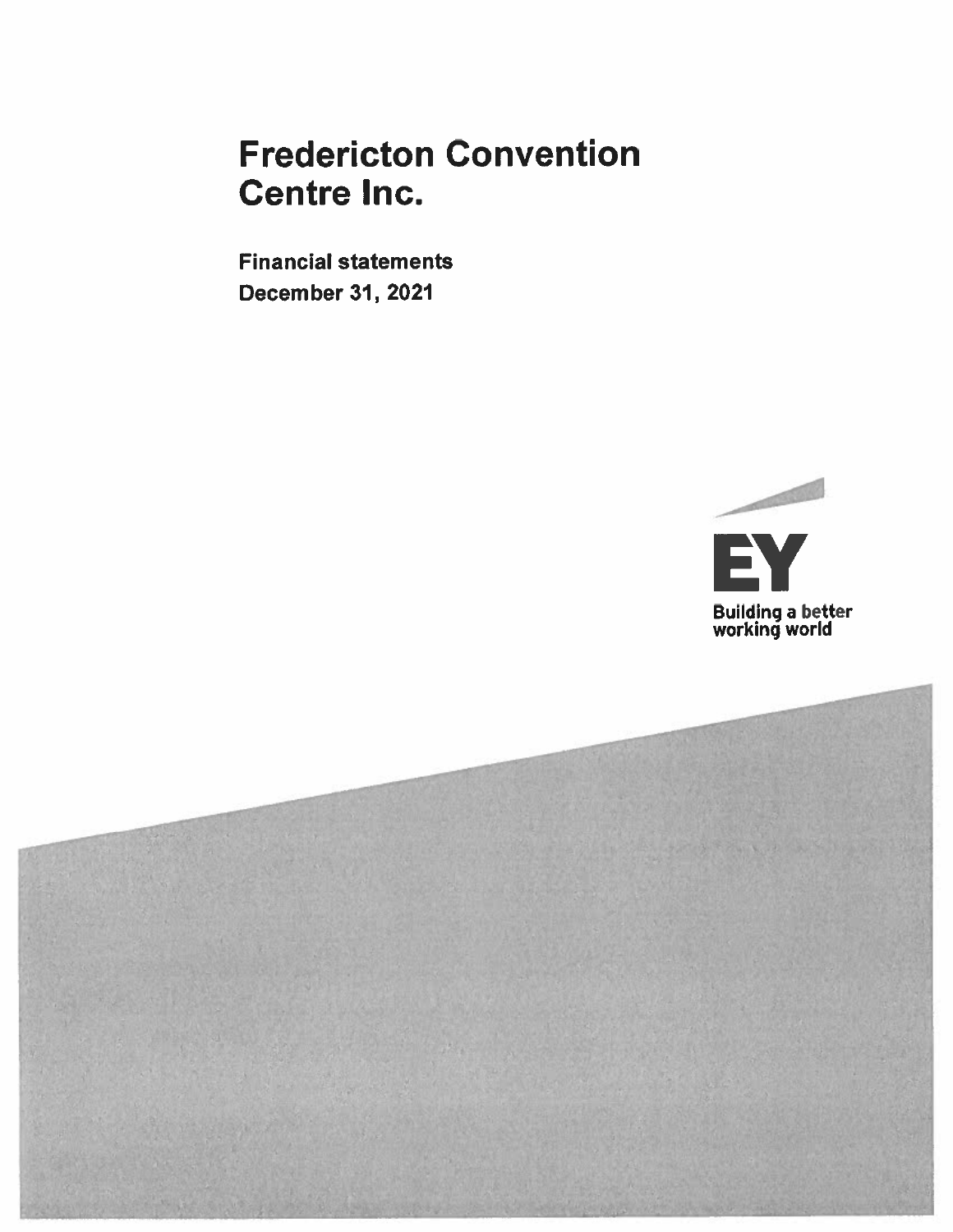# Independent auditor's repor<sup>t</sup>

To the Shareholder of Fredericton Convention Centre Inc.

### Opinion

We have audited the financial statements of Fredericton Convention Centre Inc. [the "Company"], which comprise the statement of financial position as at December 31, 2021. and the statement of income and comprehensive income, statement of changes in equity and statement of cash flows for the year then ended, and notes to the financial statements, including a summary of significant accounting policies.

In our opinion, the accompanying financial statements present fairly, in all material respects, the financial position of the Company as at December 31, 2021 and its results of operations and its cash flows for the year then ended in accordance with International Financial Reporting Standards ["IFRS].

# Basis for opinion

We conducted our audit in accordance with Canadian generally accepted auditing standards. Our responsibilities under those standards are further described in the Auditor's responsibilities for the audit of the financial statements section of our report. We are independent of the Company in accordance with the ethical requirements that are relevant to our audit of the financial statements in Canada, and we have fulfilled our other ethical responsibilities in accordance with these requirements. We believe that the audit evidence we have obtained is sufficient and appropriate to provide <sup>a</sup> basis for our opinion.

# Responsibilities of managemen<sup>t</sup> and those charged with governance for the financial statements

Management is responsible for the preparation and fair presentation of these financial statements in accordance with IFRSs and for such internal control as managemen<sup>t</sup> determines is necessary to enable the preparation of consolidated financial statements that are free from material misstatement, whether due to fraud or error.

In preparing the financial statements, managemen<sup>t</sup> is responsible for assessing the Company's ability to continue as a going concern, disclosing, as applicable, matters related to going concern and using the going concern basis of accounting unless managemen<sup>t</sup> either intends to liquidate the Company or to cease operations, or has no realistic alternative but to do so.

Those charged with governance are responsible for overseeing the Company's financial reporting process.

# Auditor's responsibilities for the audit of the financial statements

Our objectives are to obtain reasonable assurance about whether the financial statements as <sup>a</sup> whole are free from material misstatement, whether due to fraud or error, and to issue an auditor's report that includes our opinion. Reasonable assurance is <sup>a</sup> high level of assurance, but is not <sup>a</sup> guarantee that an audit conducted in accordance with Canadian generally accepted auditing standards will always detect <sup>a</sup> material misstatement when it exists. Misstatements can arise from fraud or error and are considered material if, individually or in the aggregate, they could reasonably be expected to influence the economic decisions of users taken on the basis of these financial statements.

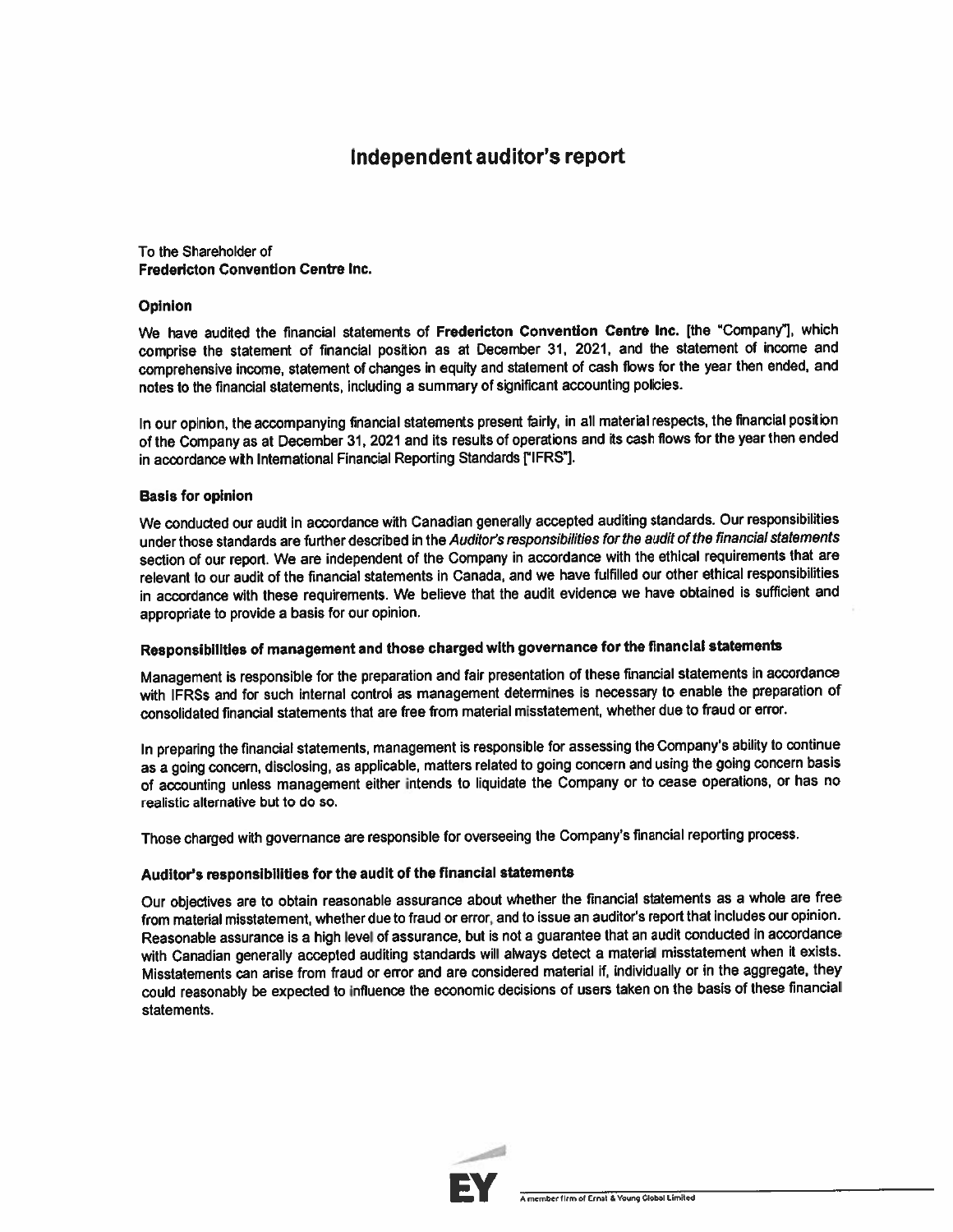As par<sup>t</sup> of an audit in accordance with Canadian generally accepted auditing standards, we exercise professional judgment and maintain professional skepticism throughout the audit. We also:

- $\bullet$  Identify and assess the risks of material misstatement of the financial statements, whether due to fraud or error design and perform audit procedures responsive to those risks, and obtain audit evidence that is sufficient and appropriate to provide <sup>a</sup> basis for our opinion. The risk of not detecting <sup>a</sup> material misstatement resulting from fraud is higher than for one resutting from error, as fraud may involve collusion, forgery, intentional omissions, misrepresentations, or the override of internal control.
- • Obtain an understanding of internal control relevant to the audit in order to design audit procedures that are appropriate in the circumstances, but not for the purpose of expressing an opinion on the effectiveness of the Company's internal control.
- Evaluate the appropriateness of accounting policies used and the reasonableness of accounting estimates and related disclosures made by management.
- Conclude on the appropriateness of management's use of the going concern basis of accounting and, based on the audit evidence obtained, whether <sup>a</sup> material uncertainty exists related to events or conditions that may cast significant doubt on the Company's ability to continue as <sup>a</sup> going concern. If we conclude that <sup>a</sup> material uncertainty exists, we are required to draw attention in our auditor's repor<sup>t</sup> to the related disclosures in the financial statements or, if such disclosures are inadequate, to modify our opinion. Our conclusions are based on the audit evidence obtained up to the date of our auditor's report. However, future events or conditions may cause the Company to cease to continue as <sup>a</sup> going concern.
- • Evaluate the overall presentation, structure, and content of the financial statements, including the disclosures, and whether the financial statements represen<sup>t</sup> the underlying transactions and events in <sup>a</sup> manner that achieves fair presentation.

We communicate with those charged with governance regarding, among other matters, the <sup>p</sup>lanned scope and timing of the audit and significant audit findings, including any significant deficiencies in internal control that we identify during our audit.

March 25, 2022

Crost + young LLP

**Fredericton, Canada chartered Professional Accountants** Chartered Professional Accountants

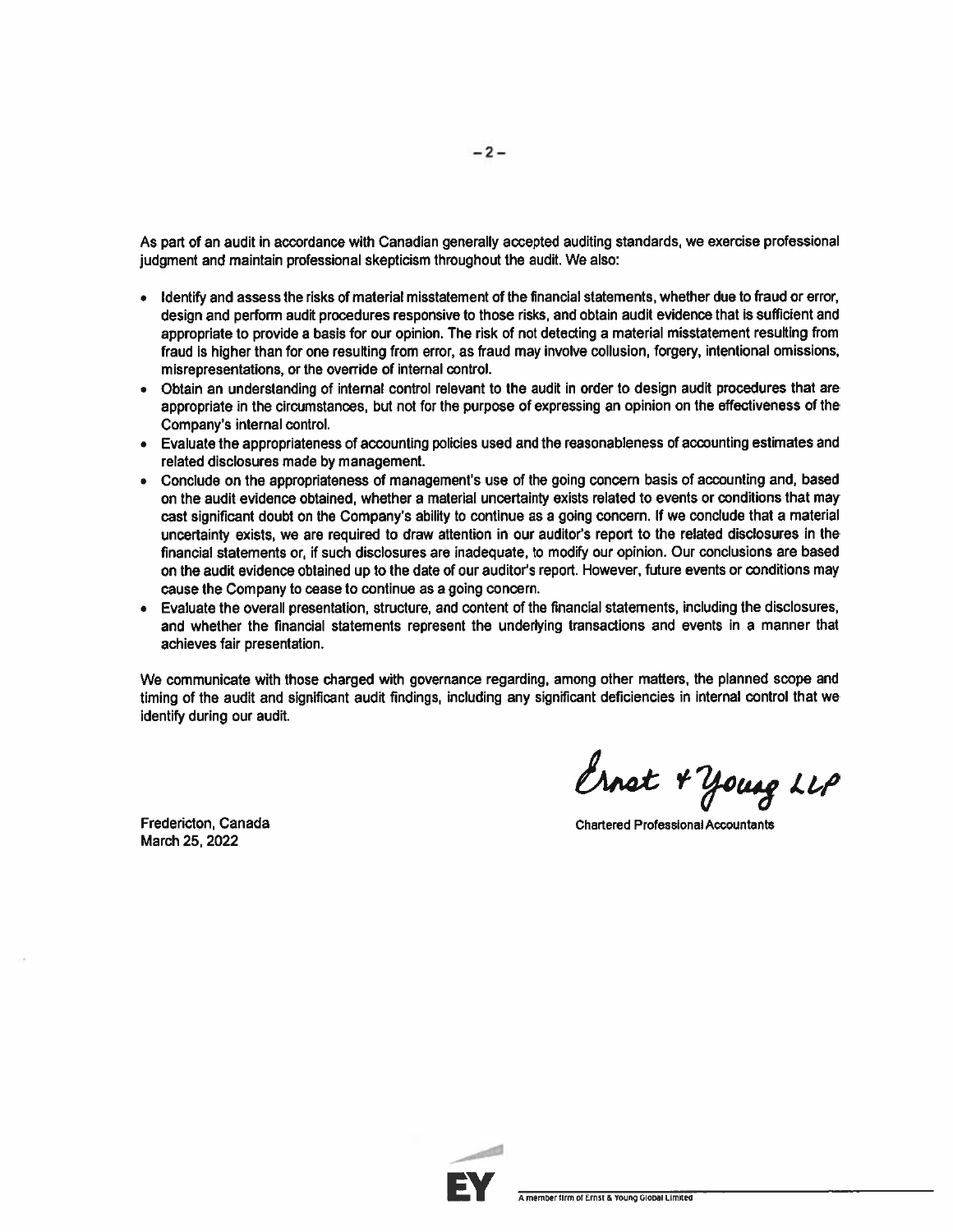# Statement of financial position

As at December 31

|                                                               | 2021      | 2020      |
|---------------------------------------------------------------|-----------|-----------|
|                                                               | s         | \$        |
| <b>Assets</b>                                                 |           |           |
| Current                                                       |           |           |
| Cash                                                          | 2,941,666 | 823,890   |
| Accounts receivable                                           | 25,488    | 117,310   |
| Due from City of Fredericton                                  |           |           |
| Prepaid expenses                                              | 24,983    | 13,151    |
| <b>Total current assets</b>                                   | 2,992,138 | 954,352   |
| Property, equipment and intangible assets [schedule 1]        | 73,857    | 95,856    |
| Investments [note 7]                                          | 886,407   | 2,395,915 |
|                                                               | 3,952,402 | 3,446,123 |
| Liabilities and shareholder's equity                          |           |           |
| <b>Current</b>                                                |           |           |
| Accounts payable and accrued liabilities                      | 118,209   | 106,751   |
| Unearned revenue                                              | 142,557   | 118,016   |
| <b>Total current liabilities</b>                              | 260,766   | 224,767   |
| <b>Shareholder's equity</b>                                   |           |           |
| Capital replacement reserve [note 6]                          | 3,242,726 | 2,819,474 |
| Share capital<br>Authorized unlimited number of common shares |           |           |
| Issued 1 common share                                         |           |           |
| <b>Retained earnings</b>                                      | 320,972   | 328,609   |
| Other comprehensive income                                    | 127,937   | 73,272    |
| Total shareholder's equity                                    | 3,691,636 | 3,221,356 |
|                                                               | 3,952,402 | 3,446,123 |

See accompanying notes

On behalf of the Board:

**Director**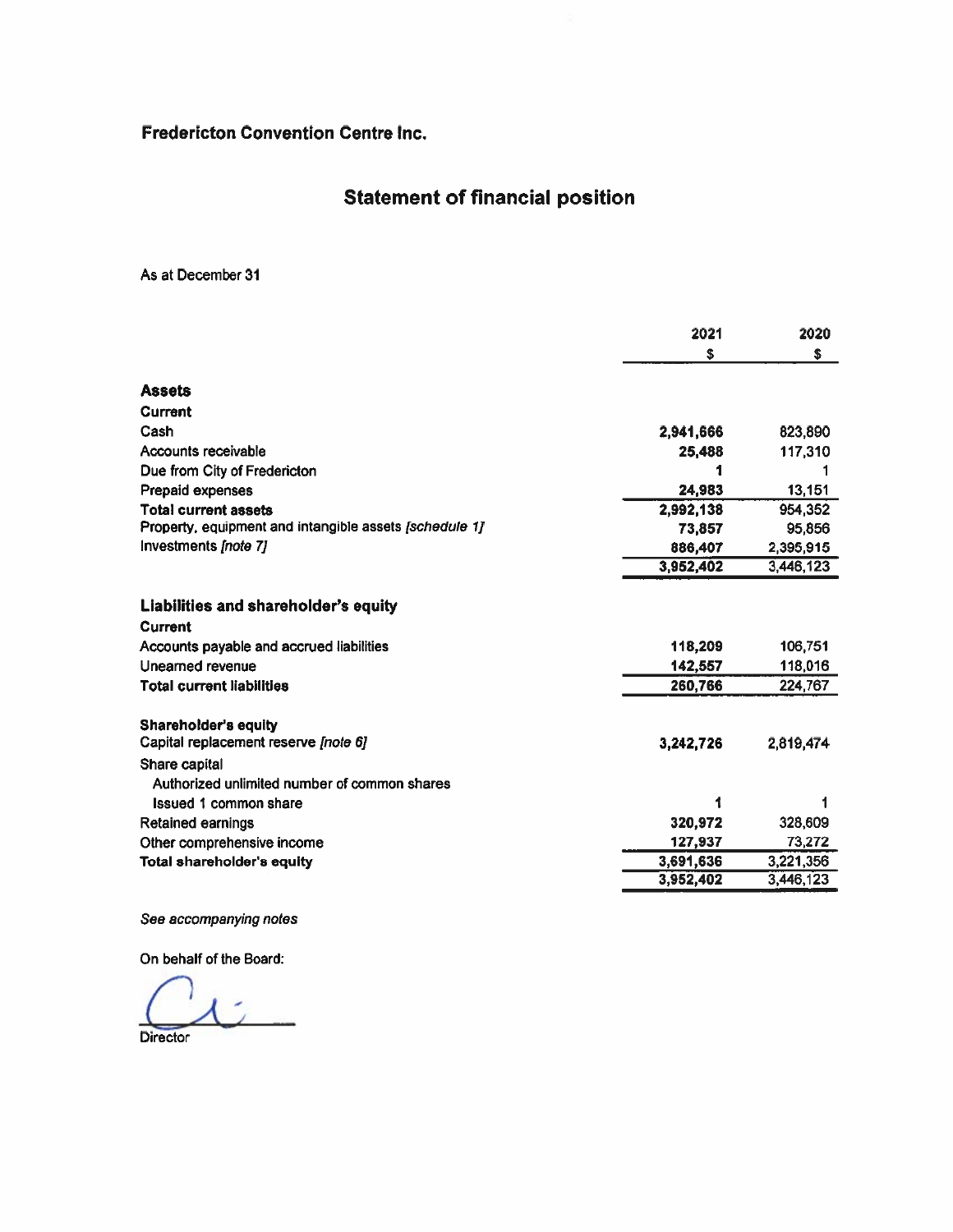# Statement of profit and other comprehensive income

Year ended December 31

|                                             | 2021       | 2020       |
|---------------------------------------------|------------|------------|
|                                             | \$         | \$         |
| <b>Event revenue</b>                        | 64,577     | 380,279    |
| Direct expenses                             | (62, 520)  | (321, 757) |
| <b>Gross profit</b>                         | 2,057      | 58,522     |
| Grant income [notes 5 and 8]                | 950,000    | 950,000    |
| Rental income                               | 466,837    | 281,640    |
| Salaries and payroll                        | (575, 777) | (570, 802) |
| <b>Building maintenance</b>                 | (284, 663) | (348, 864) |
| General and administrative                  | (163, 909) | (199, 573) |
| Depreciation                                | (21, 999)  | (28, 100)  |
| Advertising, marketing and promotion        | (21, 535)  | (34, 866)  |
|                                             | 351,011    | 107,957    |
| Finance income                              | 38,259     | 57,243     |
| Gain on sale of investment                  | 26,345     |            |
| Net profit                                  | 415,615    | 165,200    |
| Net unrealized gain on investments [note 7] | 54,665     | 18,536     |
| <b>Comprehensive income</b>                 | 470,280    | 183,736    |

See accompanying notes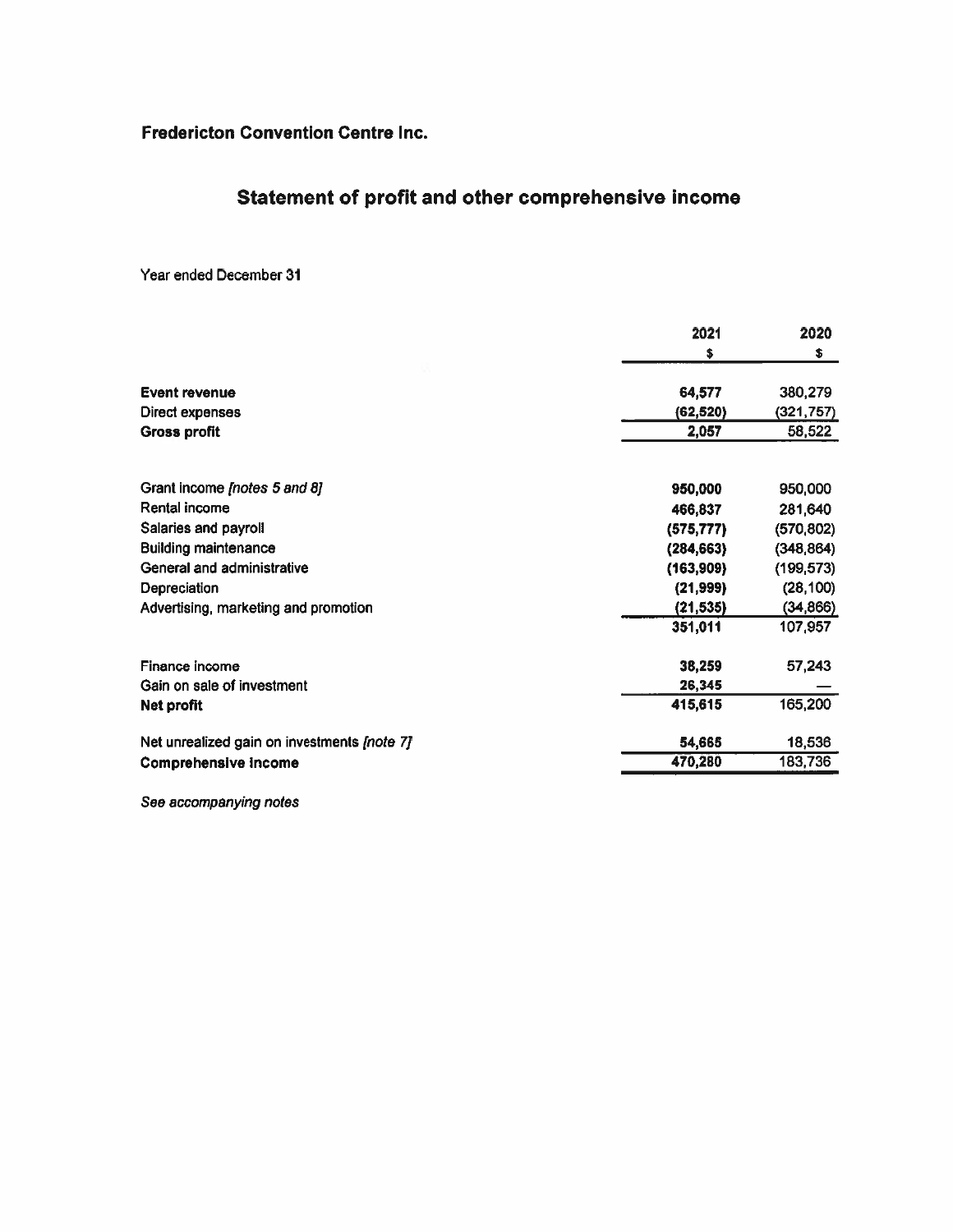# Statement of changes in shareholder's equity

Year ended December 31

|                                                  | 2021      | 2020       |
|--------------------------------------------------|-----------|------------|
|                                                  | 5         | s.         |
| Retained earnings, beginning of year             | 328,609   | 328,771    |
| Net profit from operations for the year          | 415.615   | 165,200    |
| Transfer to capital replacement reserve [note 6] | (423,252) | (165, 362) |
| Retained earnings, end of year                   | 320,972   | 328,609    |
| Other comprehensive income, beginning of year    | 73,272    | 54,736     |
| Other comprehensive income                       | 54,665    | 18,536     |
| Other comprehensive income, end of year          | 127,937   | 73,272     |
| Capital replacement reserve, beginning of year   | 2,819,474 | 2,654,112  |
| Capital replacement reserve [note 6]             | 423,252   | 165,362    |
| Capital replacement reserve, end of year         | 3,242,726 | 2,819,474  |
| Total shareholder's equity, beginning of year    | 3,221,356 | 3,037,620  |
| Total changes in shareholder's equity            | 470,280   | 183,736    |
| Total shareholder's equity, end of year          | 3,691,636 | 3,221,356  |
|                                                  |           |            |

See accompanying notes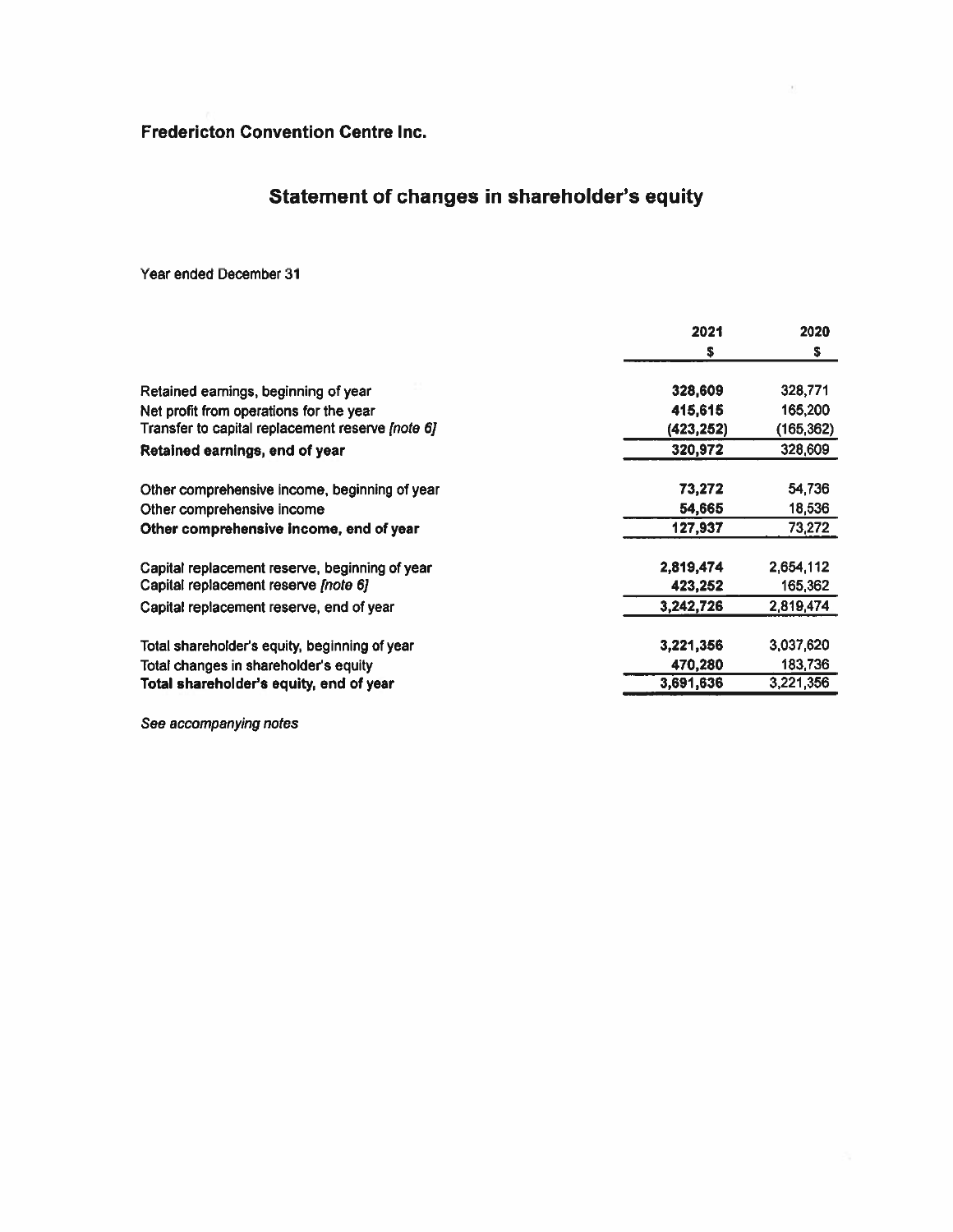# Statement of cash flows

Year ended December 31

| 2021       | 2020        |
|------------|-------------|
| s          | S           |
|            |             |
| 415,615    | 165,200     |
| 21,999     | 28,100      |
| (26, 345)  |             |
|            |             |
| 91,822     | 128,608     |
| (11, 832)  | (1,580)     |
| 11,458     | (11,063)    |
| 24,541     | (4,220)     |
| 527,258    | 305,045     |
|            |             |
| (538, 443) | (1,560,435) |
| 2,128,961  | 1,511,750   |
|            | (1, 343)    |
| 1,590,518  | (50,028)    |
| 2,117,776  | 255,017     |
| 823,890    | 568,873     |
| 2,941,666  | 823,890     |
|            |             |

See accompanying notes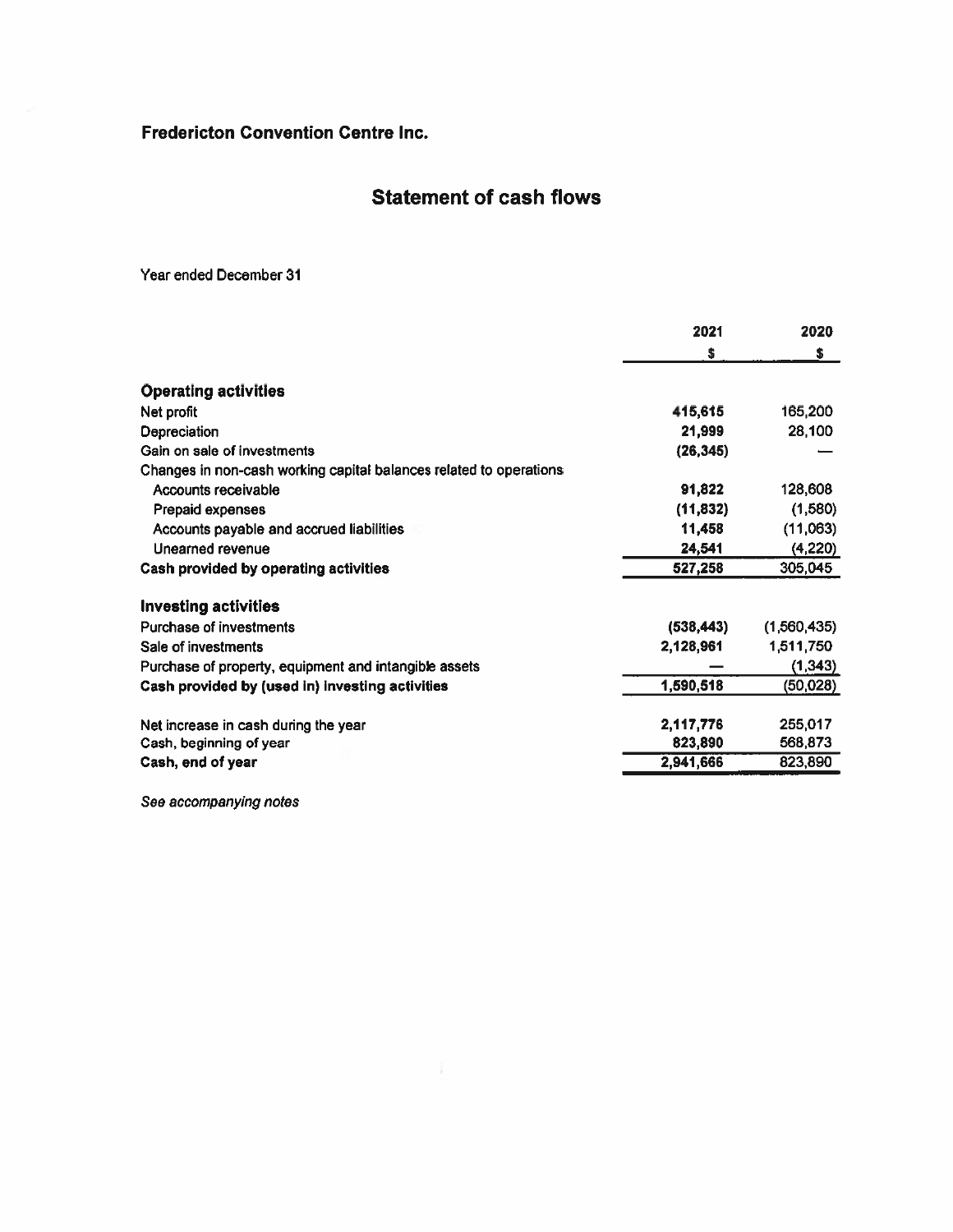# Notes to financial statements

December31, 2021

# 1. Nature of operations

The Fredericton Convention Centre Inc. [the 'Company'], <sup>a</sup> municipal corporation owned by the City of Fredericton, is incorporated under the New Brunswick Business Corporations Act. Its principal business activities include managemen<sup>t</sup> and operations of the Fredericton Convention Centre. The Company is defined as another governmen<sup>t</sup> organization as per Public Sector Accounting guidelines. Other governmen<sup>t</sup> organizations are able to apply either Public Sector Accounting Standards ["PSAS"] or International Financial Reporting Standards ["IFRS"]. The Company has elected to apply IERS as it best meets the users' needs, has commercial-type operations and substantially derives its revenue from these activities.

# 2. Significant accounting polices

# Statement of compliance

These financial statements for the year ended December 31, <sup>2021</sup> have been prepare<sup>d</sup> in accordance with IFRS and interpretations adopted by the International Accounting Standards Board ["lASS"].

# Basis of presentation

The financial statements for the Company for the year ended December 31,2021 were authorized for issue by the Board of Directors on March 25, 2022.

# Functional and presentation currency

The financial statements are presented in Canadian dollars, which is the Company's functional currency.

# Property, equipment and intangible assets

Property, equipment and intangible assets are recorded at cost, net of accumulated depreciation and accumulated impairment losses, if any. Depreciation is provided using the declining balance method at the following annual rates:

| <b>Assets</b>                  | Rate |
|--------------------------------|------|
| Computer software              | 50%  |
| Computer hardware              | 45%  |
| Décor                          | 30%  |
| Vehicle                        | 30%  |
| <b>Furniture and equipment</b> | 20%  |

The assets' residual values, useful lives and methods of depreciation are reviewed annually and adjusted prospectively if appropriate.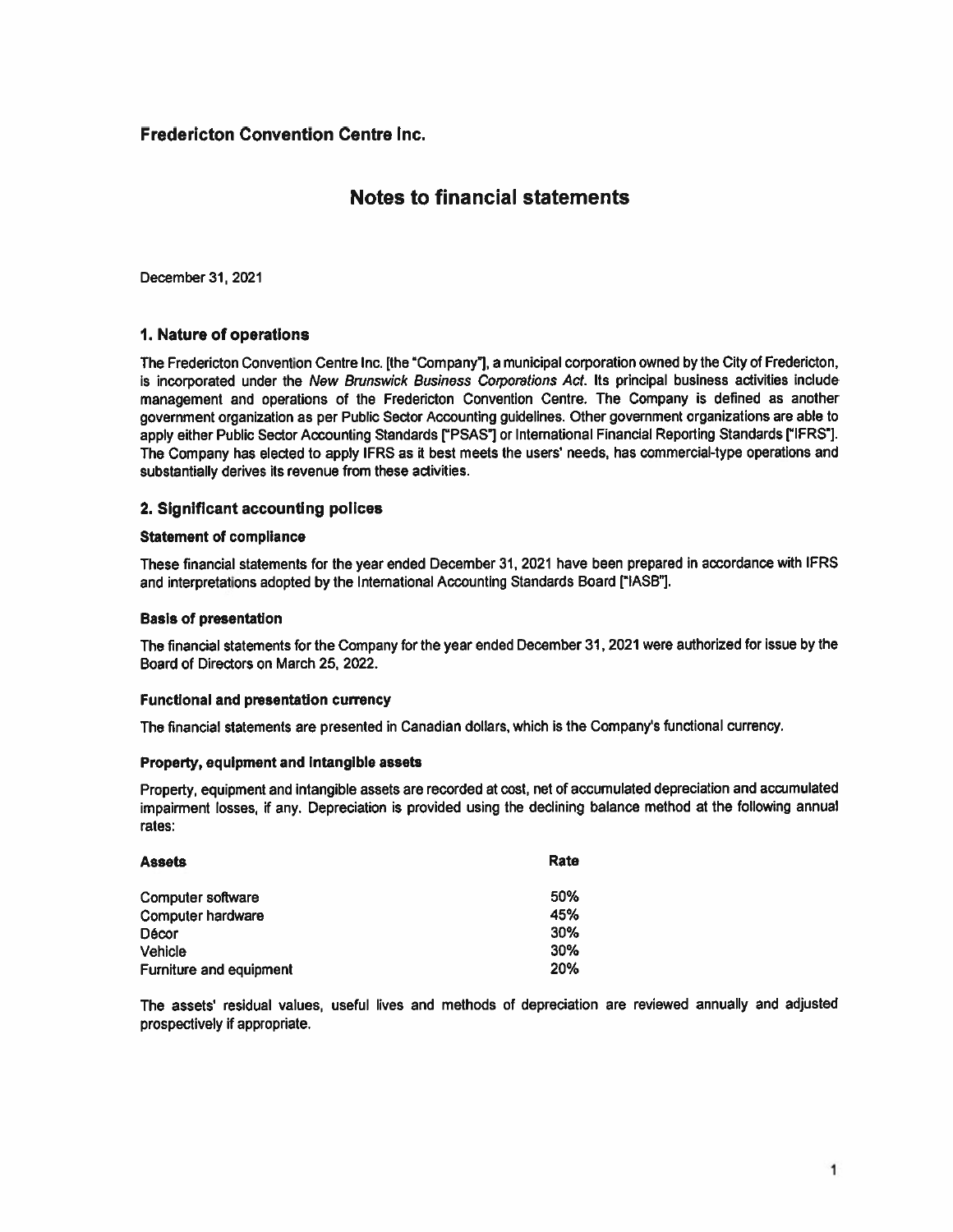# Notes to financial statements

December 31, 2021

# Grant income

Grant income is recognised where there is reasonable assurance that the gran<sup>t</sup> will be received, and all attached conditions will be complied with. When the gran<sup>t</sup> relates to an expense item, it is recognised as income on <sup>a</sup> systematic basis over the periods that the related costs, for which it is intended to compensate, are expensed. When the grant relates to an asset, it is recognised as income in equal amounts over the expected useful life of the related asset.

### Investments

Investments are stated at market value, which approximates fair value, using published market valuations, where applicable, or market-related determinations.

Bonds and equities are valued using published quotations as at December31.

Pooled fund investments are valued using the unit value supplied by the pooled fund administrator, which represents the Company's proportionate share of the underlying net assets at fair value determined using closing market prices as at December 31.

# Revenue recognition

Revenue from contracts with customers is recognized when the services are rendered, at an amount that reflects the consideration to which the Company expects to be entitled in exchange for those services. The Company recognizes revenue to depict the rendering of service to customers in an amount that reflects the consideration to which the Company expects to be entitled in exchange for those services by applying the following steps:

- Identify the contract with <sup>a</sup> customer;
- Identify the performance obligations in the contract;
- Determine the transaction price;
- Allocate the transaction price to the performance obligations; and
- Recognize revenue when, or as, the Company satisfies <sup>a</sup> performance obligation.

When <sup>a</sup> single sales transaction requires the delivery of more than one service [separate performance obligations], the revenue recognition criteria are applied to the separately identifiable components. <sup>A</sup> componen<sup>t</sup> is considered to be separately identifiable if the service delivered has standalone value to that customer and the fair value associated with the product or service can be measured reliably. The amount recognized as revenue for each componen<sup>t</sup> is the fair value of the element in relation to the fair value of the arrangemen<sup>t</sup> as <sup>a</sup> whole.

The Company has concluded that revenue from rendering of services should be recognized at the point in time when services are rendered to the customer, generally when the events are occurred.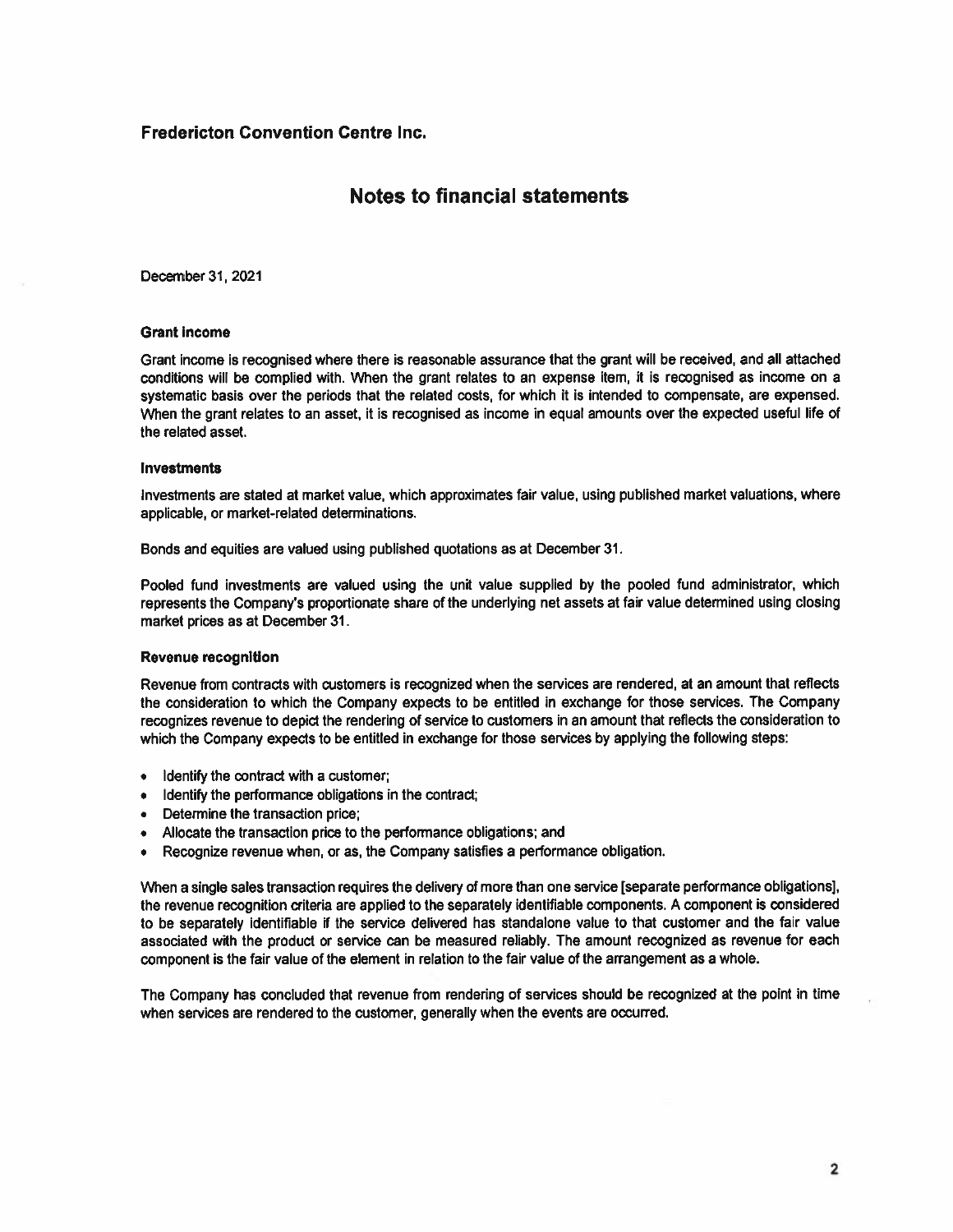# Notes to financial statements

December31, 2021

# Financial instruments

# Initial recognition and measurement

The Company at initial recognition designates its financial assets either as [i] financial assets at fair value through profit or loss ["FVTPL"], or [ii] loans and receivables or as [iii] available for sale. Financial liabilities are classified as [i] fair value through profit or loss, [iii financial liabilities at amortized cost at year end. All financial instruments are initially measured at fair value <sup>p</sup>lus, in the case of financial assets not recognized at fair value through profit or loss, directly altributable transaction costs.

The Company's financial assets include cash, accounts receivable and due from City of Fredericton. The Company's financial liabilities include accounts payable and accrued liabilities,

# Subsequent measurement of financial assets

The subsequent measurement of financial assets depends on their classification, as follows:

# [i] Financial assets at fair value through profit or loss

Financial assets at fair value through profit or loss include financial assets held for trading and financial assets designated upon initial recognition at fair value through profit or loss. Financial assets are classified as held for trading if they are acquired for the purpose of selling or repurchasing in the near term. This category includes derivative financial instruments entered into by the Company that are not designated as hedging instruments in hedge relationships as defined by IAS 39, Financial Instruments: Recognition and Measurement, including separated embedded derivatives, are also classified as held for trading unless they are designated as effective hedging instruments.

The Company has not designated any financial assets upon initial recognition as at fair value through profit or loss.

# [ii] Loans and receivables

Loans and receivables are non-derivative financial assets with fixed or determinable payments that are not quoted in an active market. After initial measurement, such financial assets are subsequently measured at amortized cost using the effective interest rate method ["EIR"], less impairment. The losses arising from impairment are recognized in the statement of profit or loss and other comprehensive income in depreciation and expense.

Securities in this category include cash, accounts receivable, and due from City of Fredericton.

# [iii] Available for sale

Securities classified as available for sale are non-derivative financial assets that are initially designated as available for sale or that are not classified in the fair value through profit or loss or loans and receivables categories. Gains and losses resulting from changes in fair value, excep<sup>t</sup> for impairment losses are recognized in the statement of profit and other comprehensive income under net unrealized gainsl(losses) on investments.

Securities in this category include mutual funds and shares of publicly traded companies.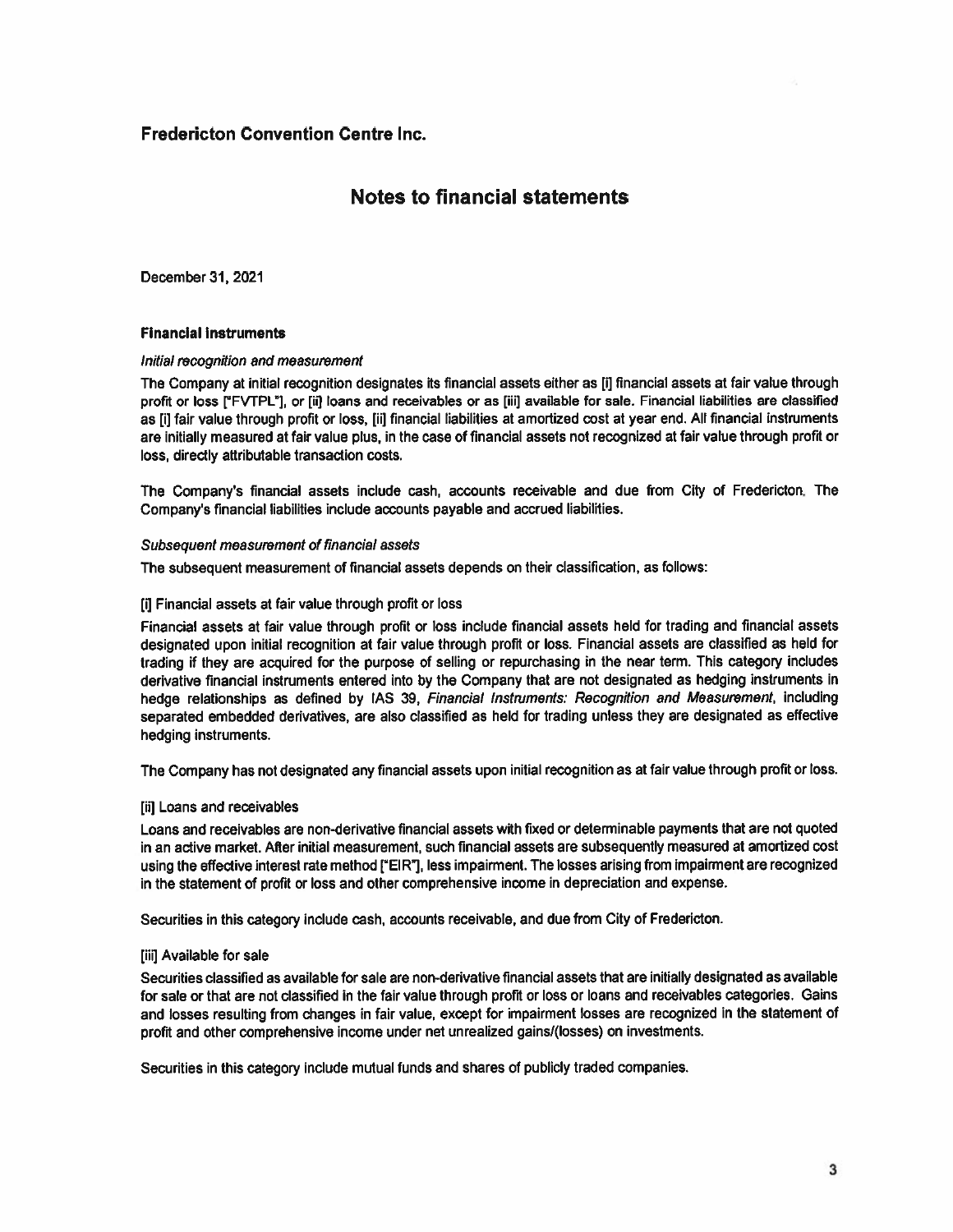# Notes to financial statements

December31, 2021

# **Derecognition**

A financial asset or, where applicable, <sup>a</sup> par<sup>t</sup> of <sup>a</sup> financial asset or par<sup>t</sup> of <sup>a</sup> group of similar financial assets is derecognized when the rights to receive cash flows from the asset have expired or the Company has transferred its rights to receive cash flows from the asset.

# Subsequent measurement of financial liabilities

The subsequent measurement of financial liabilities depends on their classification, as follows:

# [i] Financial liabilities at fair value through profit or loss

Financial liabilities at fair value through profit or loss include financial liabilities held for trading and financial liabilities designated upon initial recognition as at fair value through profit or loss.

Financial liabilities are classified as held for trading if they are acquired for the purpose of selling in the near term. This category includes derivative financial instruments entered into by the Company that are not designated as hedging instruments in hedge relationships as defined by lAS 39.

Gains or losses on liabilities held for trading are recognized in the statement of profit or loss and other comprehensive income.

The Company has not designated any financial liabilities upon initial recognition as at fair value through profit or loss.

# [ü] Financial liabilities at amortized cost

After initial recognition, interest bearing loans and borrowings are subsequently measured at amortized cost using the ER method. Gains and losses are recognized in the statement of profit or loss when the liabilities are derecognized as well as through the EIR amortization process.

Amortized cost is calculated by taking into account any discount or premium on acquisition and fees or costs that are an integral par<sup>t</sup> of the EIR. The ER amortization is included in other expenses (income) in the statement of profit or loss and other comprehensive income.

Financial liabilities classified in this category include accounts payable and accrued liabilities.

# **Derecognition**

<sup>A</sup> financial liability is derecognized when the obligation under the liability is discharged or cancelled or expires. When an existing financial liability is replaced by another from the same lender on substantially different terms, or the terms of an existing liability are substantially modified, such an exchange or modification is treated as <sup>a</sup> derecognition of the original liability and the recognition of <sup>a</sup> new liability, and the difference in the respective carrying amounts is recognized in the statement of profit or loss and other comprehensive income.

# Offsetting of financial instruments

Financial assets and financial liabilities are offset and the net amount reported in the statement of financial position if, and only if, there is <sup>a</sup> currently enforceable legal right to offset the recognized amounts and there is an intention to settle on <sup>a</sup> net basis, or to realize the assets and settle the liabilities simultaneously.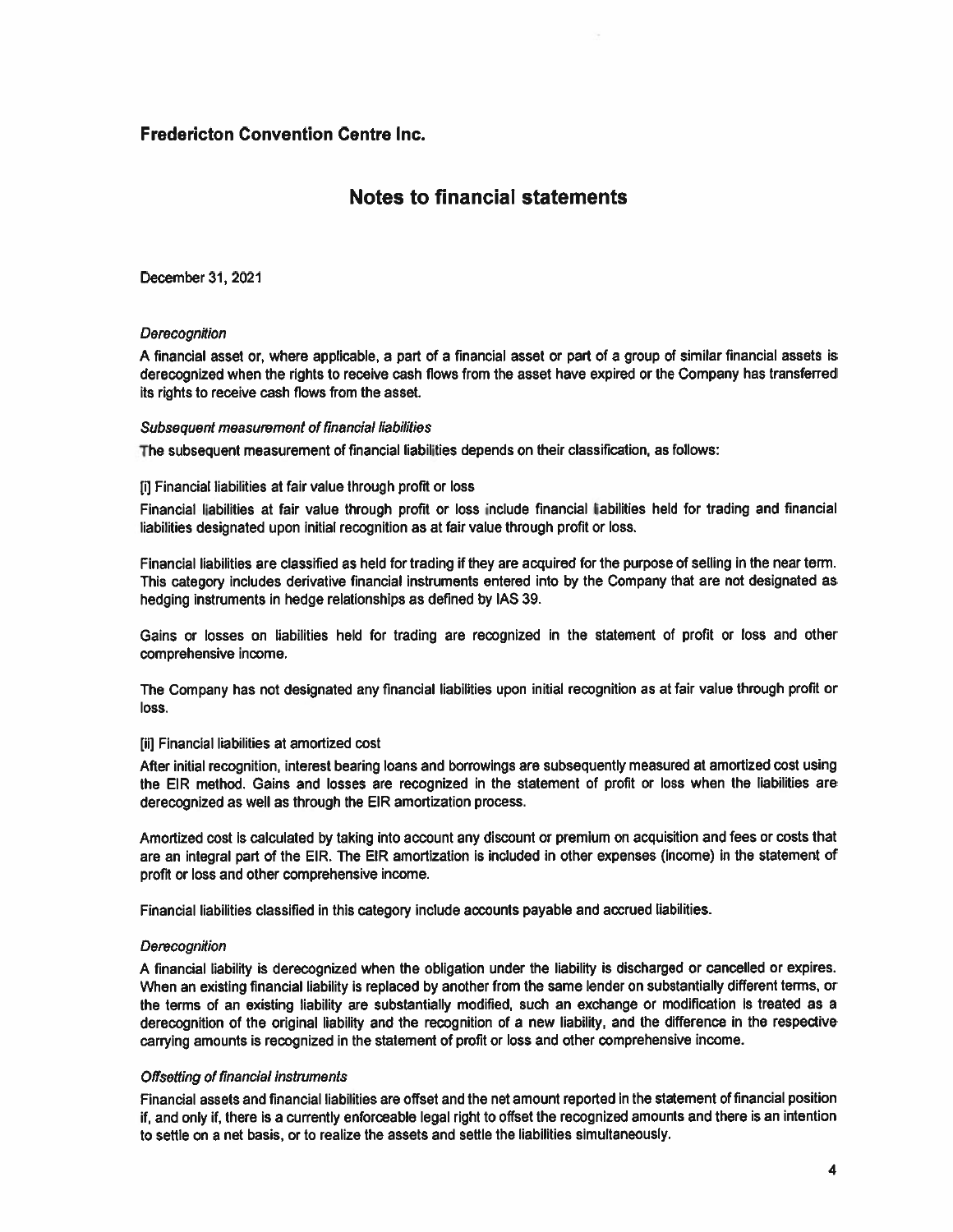# Notes to financial statements

December31, 2021

# Fair value of financial instruments

The fair value of financial instruments that are traded in active markets at each reporting date is determined by reference to quoted market prices or dealer price quotations [bid price for long positions and ask price for short positions], without any deduction for transaction costs.

For financial instruments not traded in an active market, the fair value is determined using appropriate valuation techniques. Such techniques may include using recent arm's-length market transactions, reference to the current fair value of another instrument that is substantially the same, discounted cash flow analysis or other valuation models.

The fair value of cash, accounts receivable, due from City of Fredericton, accounts payable and accrued liabilities approximate their carrying amount largely due to the short-term maturities of these instruments.

# Cash and cash equivalents

For the purpose of the statement of cash flows, cash and cash equivalents consist of cash at hand and bank balances.

Short-term investments are primarily securities issued by Canadian chartered banks with maturfties between one and three months. Short-term investments are valued at cost, which approximates their fair value given the shortterm nature of these investments.

# Unearned revenue

The Company bills customers for events in advance which is deferred until when events are held and revenue is earned.

# 3. Significant accounting estimates and assumptions

The preparation of the Company's financial statements requires managemen<sup>t</sup> to make estimates and assumptions that affect the reported amounts of revenues, expenses, assets and liabilities, and the disclosure of contingent liabilities, at the end of the reporting period. However, uncertainty about these assumptions and estimates could result in outcomes that require <sup>a</sup> material adjustment to the carrying amount of the asset or liability affected in future periods.

The key assumptions concerning the future and other key sources of estimation uncertainty at the reporting date that have <sup>a</sup> significant risk of causing <sup>a</sup> material adjustment to the carrying amounts recognized in the financial statements of the Company are discussed below.

# Determination of useful lives for property, equipment and intangible assets

The Company has based the determination of the useful lives for its property, equipment and intangible assets on <sup>a</sup> detailed review of all empirical data for the different asset classes and also used the knowledge of the appropriate operations people to conclude on the useful lives. Furthermore, the Company at least annually updates if the current applied useful lives are still valid for the different asset classes. Any external or internal changes in the Company's environment may result in an impact on the expectation of the useful lives of certain assets and hence a triggering event to reconsider the expectation of the useful lives.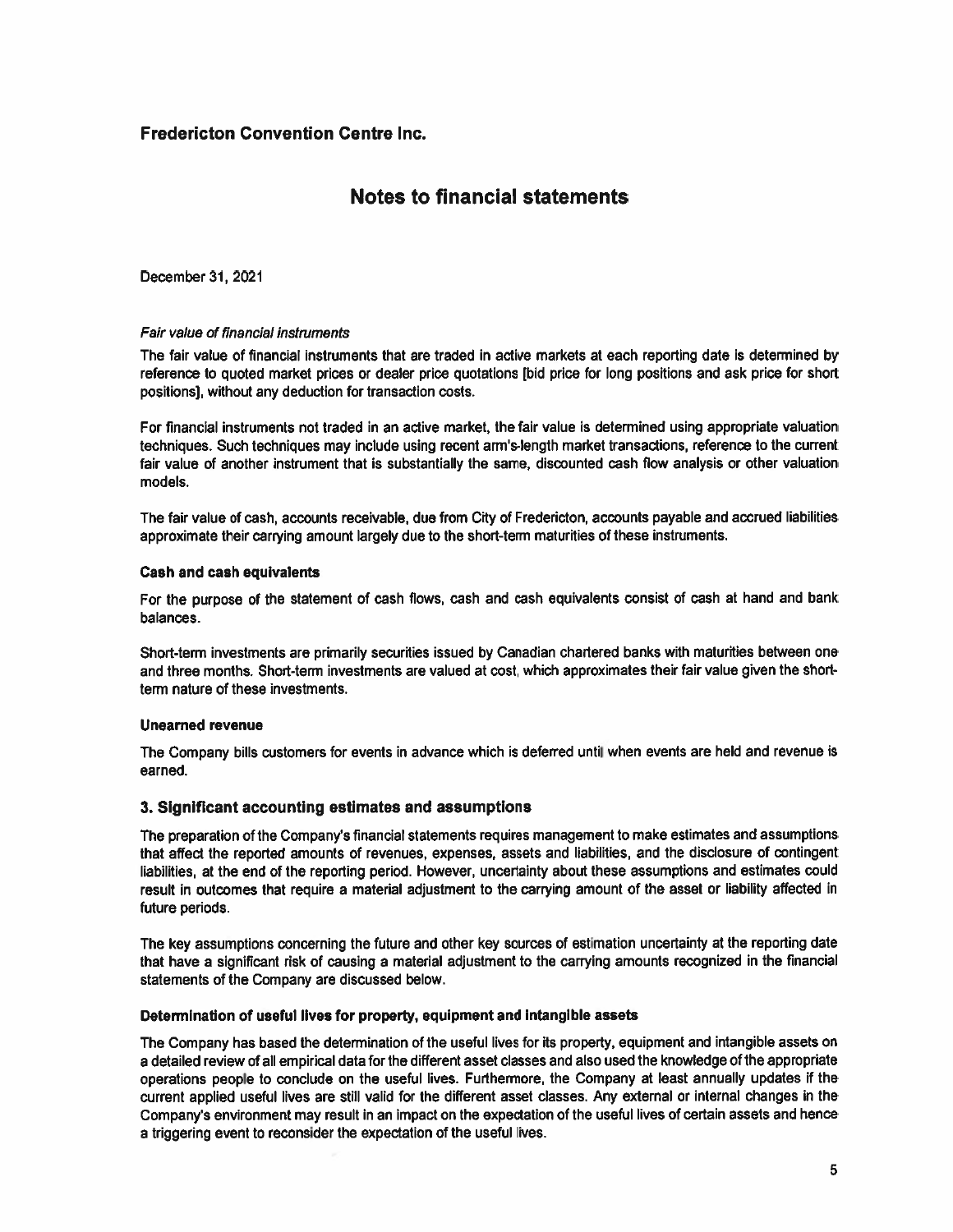# Notes to financial statements

December31, 2021

# Impairment of financial assets

Impairment exists when the enterprise value of an asset exceeds its fair market value. Fair market value can be measured via recent market transactions or discounted cash flow model. The cash flows are derived from the budget for the next five years. The recoverable amount is most sensitive to the discount rate used for the discounted cash flow model as well as the expected future cash inflows and the growth rate used for extrapolation purposes.

# Impairment of non-financial assets

Impairment exists when the carrying value of an asset or cash generating unit ["CGU"] exceeds its recoverable amount, which is the higher of its fair value less costs to sell and its value in use. The value in use calculation is based on <sup>a</sup> discounted cash flow model. The cash flows are derived from the budget for the next five years and do not include restructuring activities that the Company is not ye<sup>t</sup> committed to or significant future investments that will enhance the asset's performance of the CGU being tested. The recoverable amount is most sensitive to the discount rate used for the discounted cash flow model as well as the expected future cash inflows and the growth rate used for extrapolation purposes.

# 4. Financial risk managemen<sup>t</sup>

The Company has exposure to credit risk from its use of financial instruments. This note presents information about the Company's exposure to each of these risks and its objectives, policies and procedures for measuring and managing these risks.

# Risk managemen<sup>t</sup> framework

The Board of Directors has overall responsibility for the establishment and oversight of the Company's risk managemen<sup>t</sup> framework. The Board of Directors is responsible for developing and monitoring the Company's risk managemen<sup>t</sup> policies. The Company's risk managemen<sup>t</sup> policies are established to identify and analyze the risks faced by the Company, to set appropriate risk timfts and controls, and to monitor risks and adherence to limits. Risk managemen<sup>t</sup> policies and systems are reviewed regularly to reflect changes in the market conditions and the Company's activities. The Company, through its training and managemen<sup>t</sup> standards and procedures, aims to develop <sup>a</sup> disciplined and constructive control environment in which all employees understand their roles and obligations.

The Board of Directors oversees how managemen<sup>t</sup> monitors compliance with the Company's risk managemen<sup>t</sup> policies and procedures and reviews the adequacy of the risk managemen<sup>t</sup> framework in relation to the risks faced by the Company.

# Credit risk

Credit risk is the risk that <sup>a</sup> counterparty will not meet its obligations under <sup>a</sup> financial instrument or customer contract, leading to <sup>a</sup> financial loss. The Company is subject to credit risk with respec<sup>t</sup> to accounts receivable from its customers.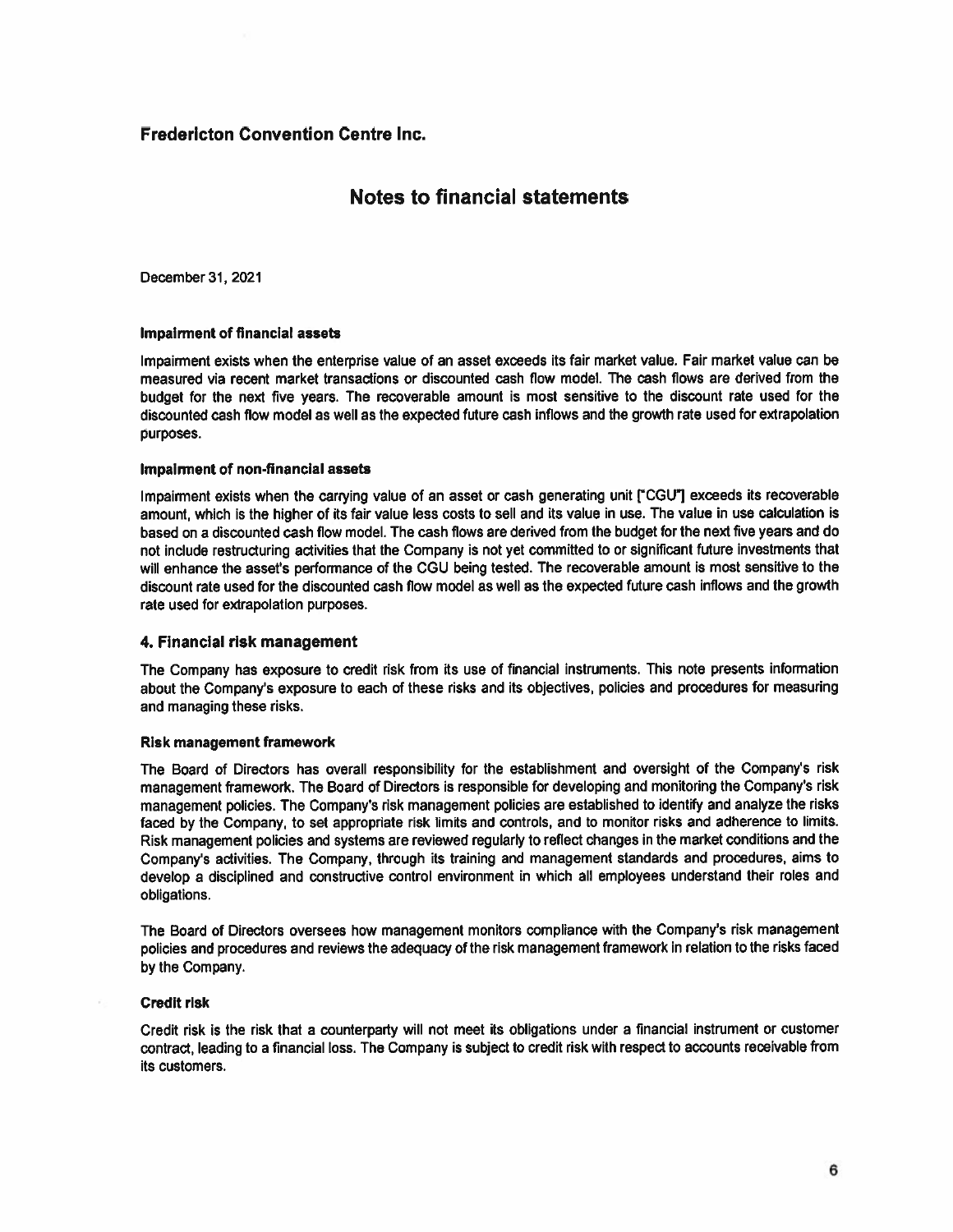# Notes to financial statements

December31, 2021

This risk is manage<sup>d</sup> through frequent collection of revenue and the Company's credit evaluation, approva<sup>l</sup> and monitoring processes. <sup>A</sup> provision for potential credit losses is assessed on an ongoing basis, The Company is not materially expose<sup>d</sup> to any one individual customer and has applied standard credit practices, which limit the Company's exposure to credit risk. The maximum risk the Company would be expose<sup>d</sup> to is \$6,651 and the average outstanding balance for any one customer is approximately \$3,643. There are no expected credit losses provided at year end.

# 5. Grant income

Since the incorporation of the Company, the City of Fredericton has supported and continues to suppor<sup>t</sup> the operations of the Company annually by providing financial resources in order to establish <sup>a</sup> customer base for use of the Company.

The City of Fredericton provided a grant in the amount of \$950,000 to the Company during the year [2020 -\$950,000].

# 6. Capital replacement reserve

Monies are set aside in an investment to fund future building, equipment, furniture and fixture capital replacement needs. The capital reserve allotment in <sup>2021</sup> amounts to \$423,252 [2020 —\$165,362]. The accumulated capital replacement reserve is \$3,242,726 in <sup>2021</sup> [2020 -\$2,819,474].

# 7. Investments

Investments as at December 31 are as follows:

|                   | 2021              |         | 2020              |           |
|-------------------|-------------------|---------|-------------------|-----------|
|                   | <b>Fair Value</b> | Cost    | <b>Fair Value</b> | Cost      |
| Cash equivalents  | 538,443           | 538,443 | 2,025,721         | 2,025,721 |
| Canadian equities | 347,964           | 235,026 | 370,194           | 311.921   |
|                   | 886,407           | 773,469 | 2,395,915         | 2,337,642 |

# Fair value disclosure

Investments are classified in <sup>a</sup> hierarchy of three levels depending on the inputs used to determine fair value. The hierarchy <sup>g</sup>ives the highest priority to quoted prices in active markets for identical assets or liabilities and the lowest priority to unobservable inputs used in determining the fair value. If different levels of inputs are used to measure the fair value of an investment, the classification is based on the lowest level input used. The three levels of the fair value hierarchy are as follows:

- Level <sup>1</sup> Quoted prices [unadjusted] in active markets for identical assets or liabilities;
- Level 2— Inputs other than quoted prices included in Level <sup>1</sup> that are observable for the assets or liabilities, either directly or indirectly; and
- Level 3— Inputs for the assets or liabilities that are not based on observable market data.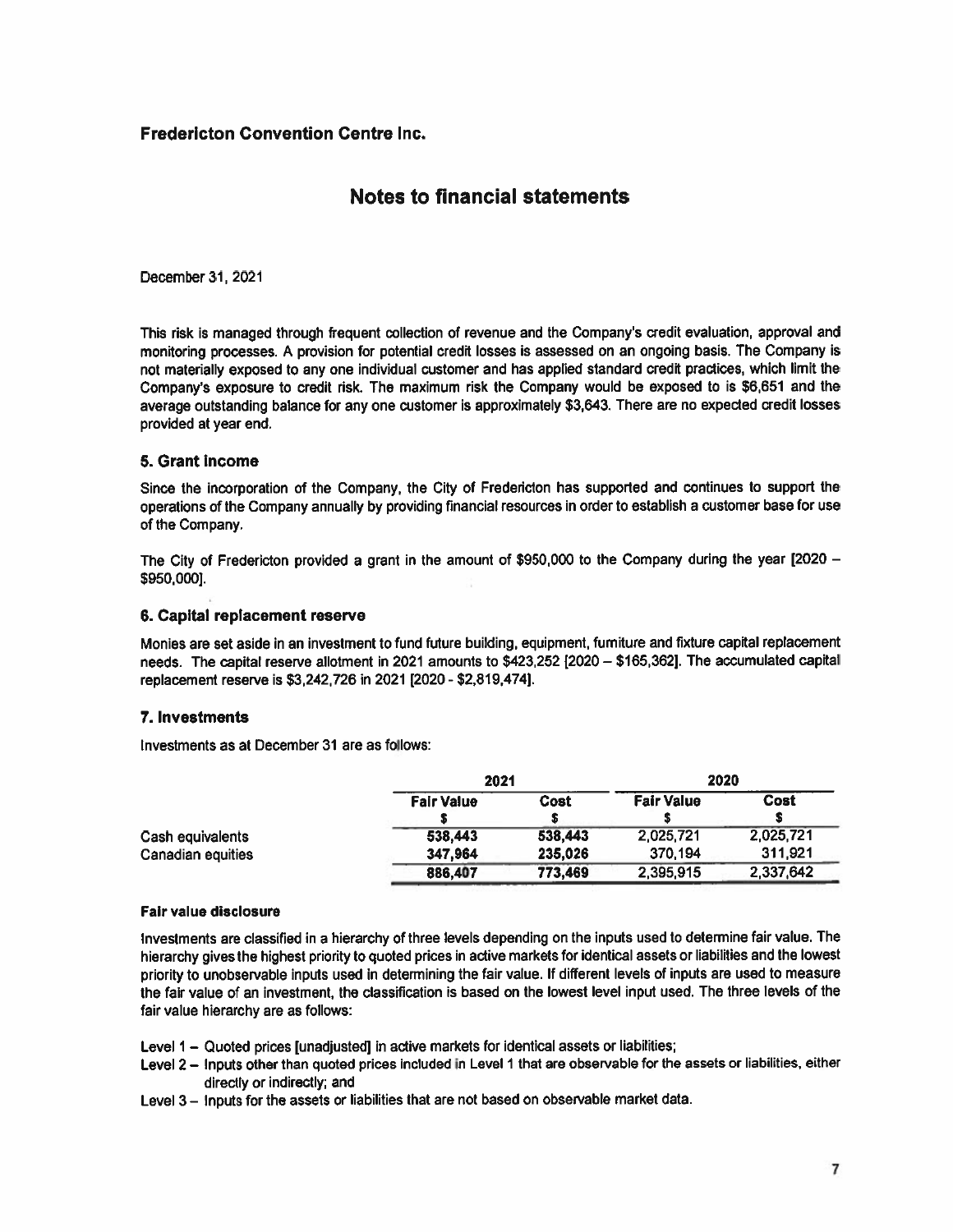# Notes to financial statements

# December31, 2021

The following fair value hierarchy table presents the Company's assets measured at fair value on a recurring basis as at December 31, 2021. All of the Company's assets are Level 1:

|                   |         | 2021                    |
|-------------------|---------|-------------------------|
|                   | Level 1 | <b>Total fair value</b> |
| Cash equivalents  | 538,443 | 538,443                 |
| Canadian equities | 347,964 | 347,964                 |
|                   | 886,407 | 886,407                 |

The following fair value hierarchy table presents the Company's assets measured at fair value on <sup>a</sup> recurring basis as at December 31, 2020:

|                   |           | 2020                    |
|-------------------|-----------|-------------------------|
|                   | Level 1   | <b>Total fair value</b> |
| Cash equivalents  | 2,025,721 | 2,025,721               |
| Canadian equities | 370.194   | 370,194                 |
|                   | 2,395,915 | 2,395,915               |

# 8. Related party transaction

The Company has <sup>a</sup> payable outstanding at year-en<sup>d</sup> of \$185 [2020 —\$173] owed to the City of Fredericton for rendering of goods and services. The Company has <sup>a</sup> receivable outstanding at year-en<sup>d</sup> for \$837 [2020 — nil] from the City of Fredericton for rendering of goods and services. Related party transactions are recorded at their exchange amount.

The City of Fredericton provided <sup>a</sup> gran<sup>t</sup> in the amount of \$950,000 to the Company during the year [2020 — \$950,000].